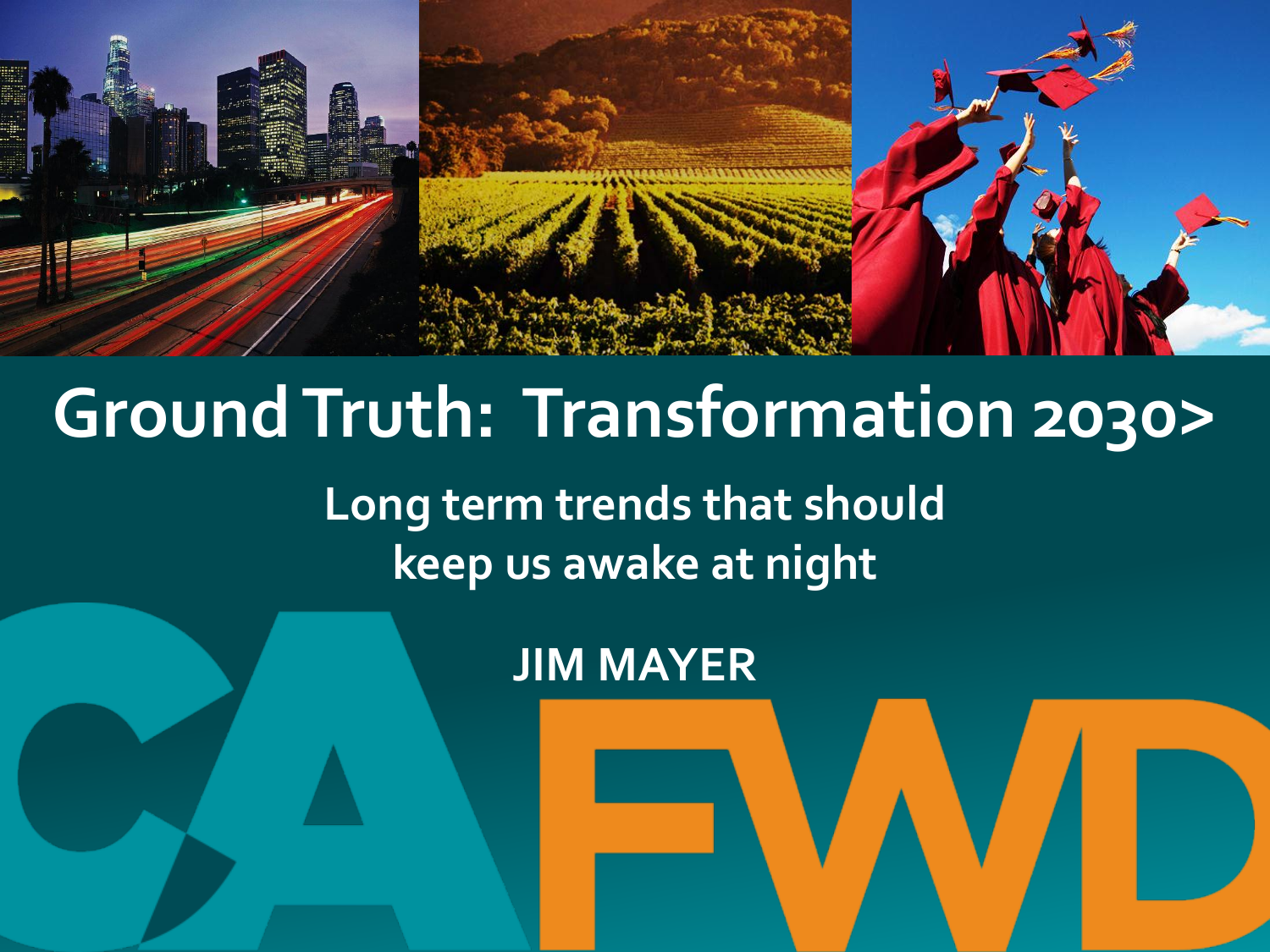## **A GROWING UNSKILLED WORKFORCE**

Since 1970, number of adults in U.S. without a high school diploma has **declined by 44%**

In California that number has **climbed 13%**

**500,000 more workers** in CA do not have high school education than 45 years ago

> *Source: "California's Social Priorities," by D. Friedman and J. Hernandez, Chapman University Center for Demographics and Policy, 2015*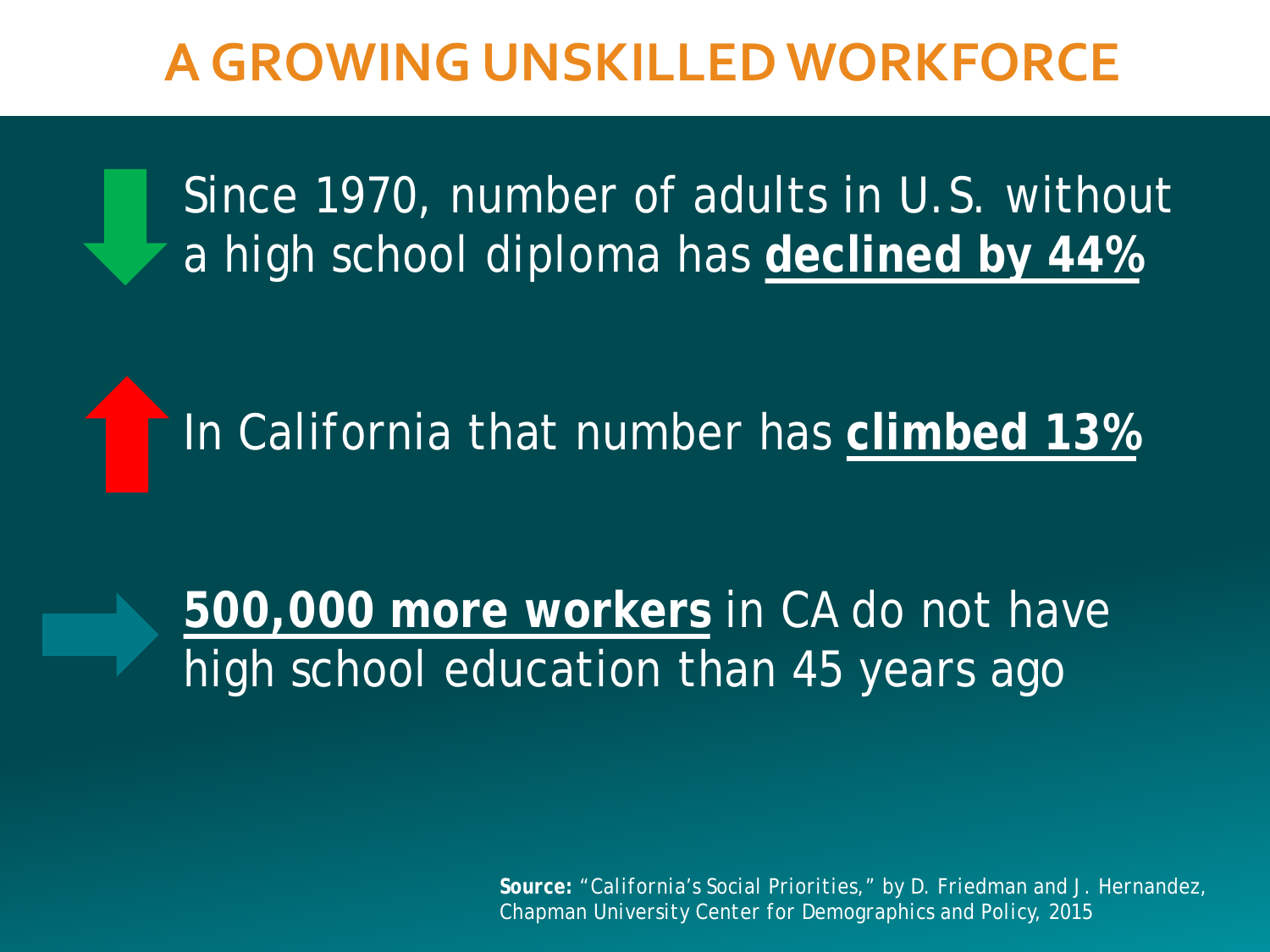## **VANISHING BLUE COLLAR JOBS in CA**



*Source: California Employment Development Department*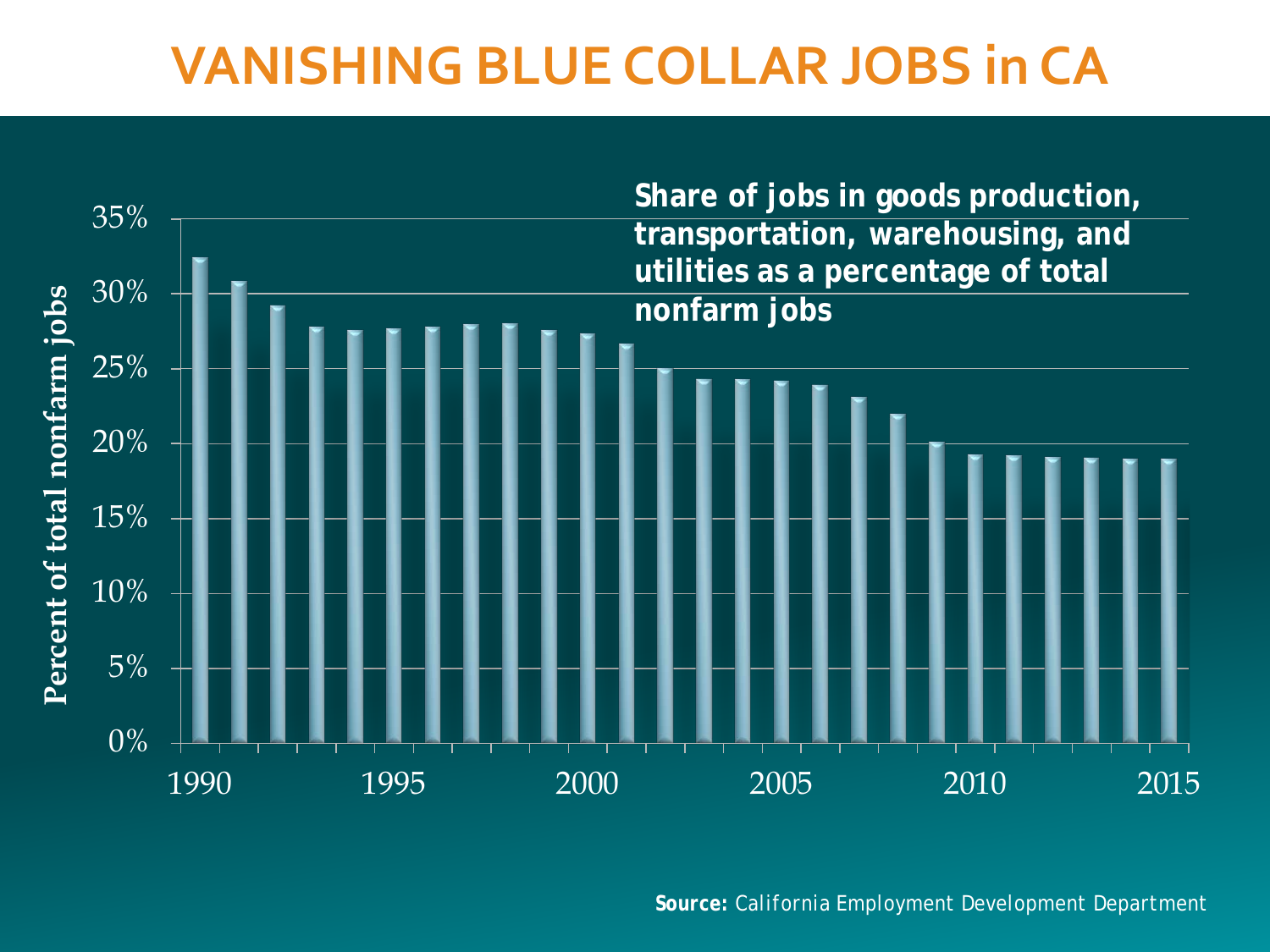#### **RISING POVERTY EVEN AS UNEMPLOYMENT DROPS**



*Source: U.S. Census, California Budget & Policy Center, and California Employment Development Department. NOTE: Poverty data for 2012 is for counties only. It is most recent available and reflects average of 2008-2012. 2013 data is Census estimate.*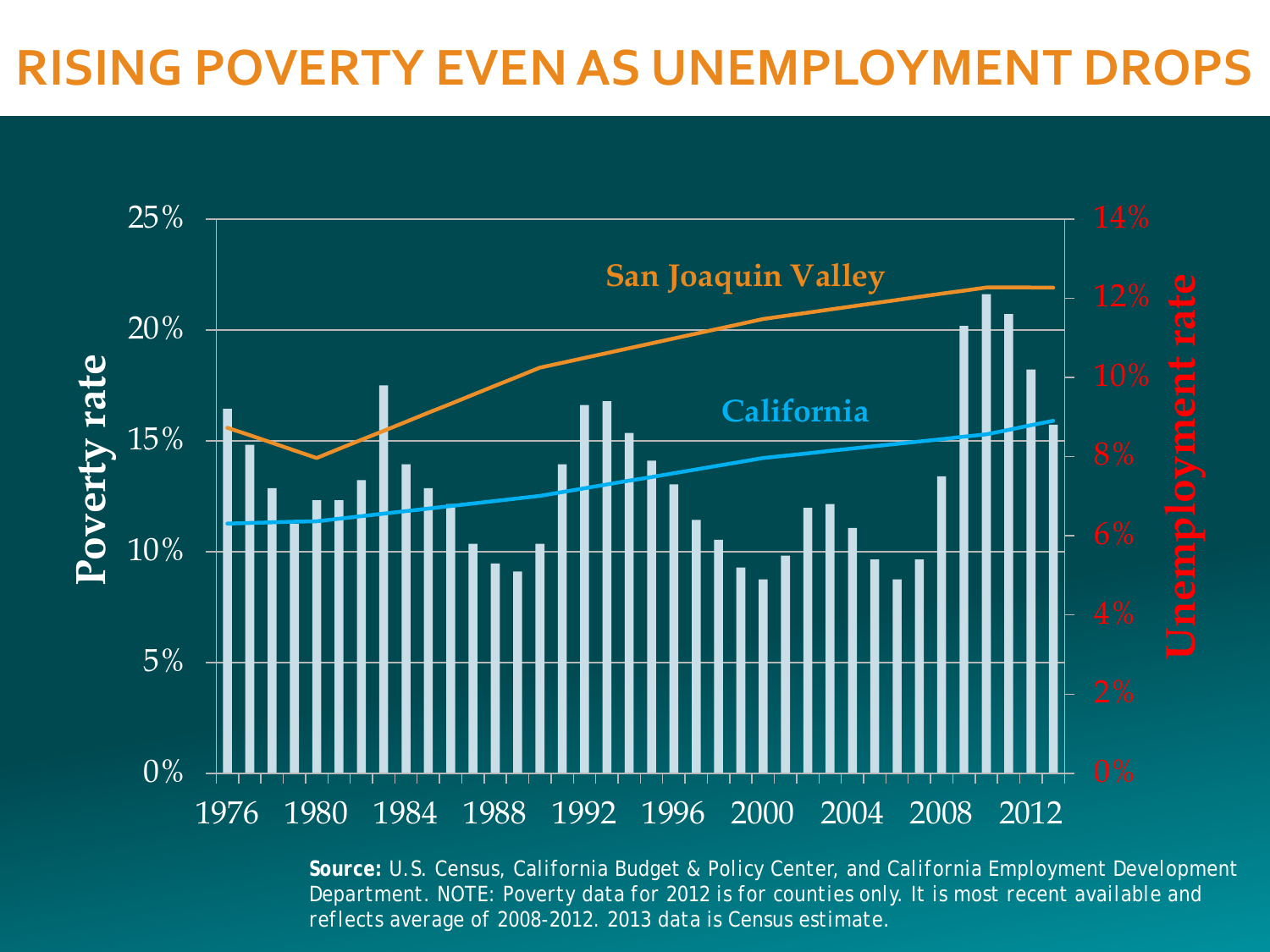## **MANY CALIFORNIANS ARE WORKING AND POOR**

**1.3 million** Mumber of Californians living below the poverty line, working part-time **the poverty line, working part-time year-round**

**1** 345,000 Mumber of Californians living below the poverty line, working full-time **the poverty line, working full-time**

*Source: U.S. Census data, 2009-2013*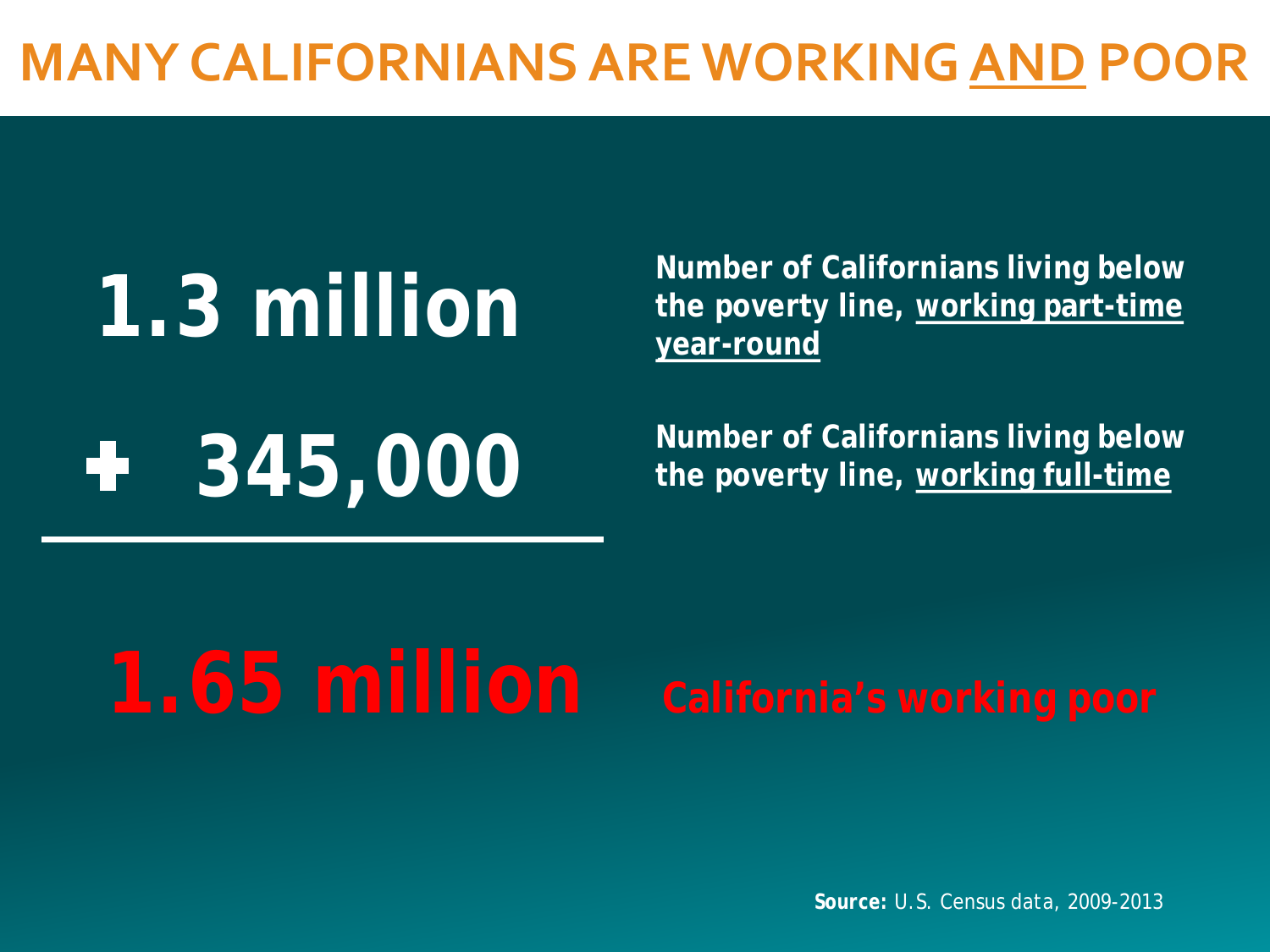## **PERSISTENT POVERTY, ESPECIALLY IN INLAND CA**



**20 to 25 percent 5 to 9.99 percent 10 to 14.99 percent 15 to 19.99 percent Percent of people with incomes below federal poverty line, 2008-2012**

*Source: California Budget & Policy Center*

*Source: California Budget & Policy Center*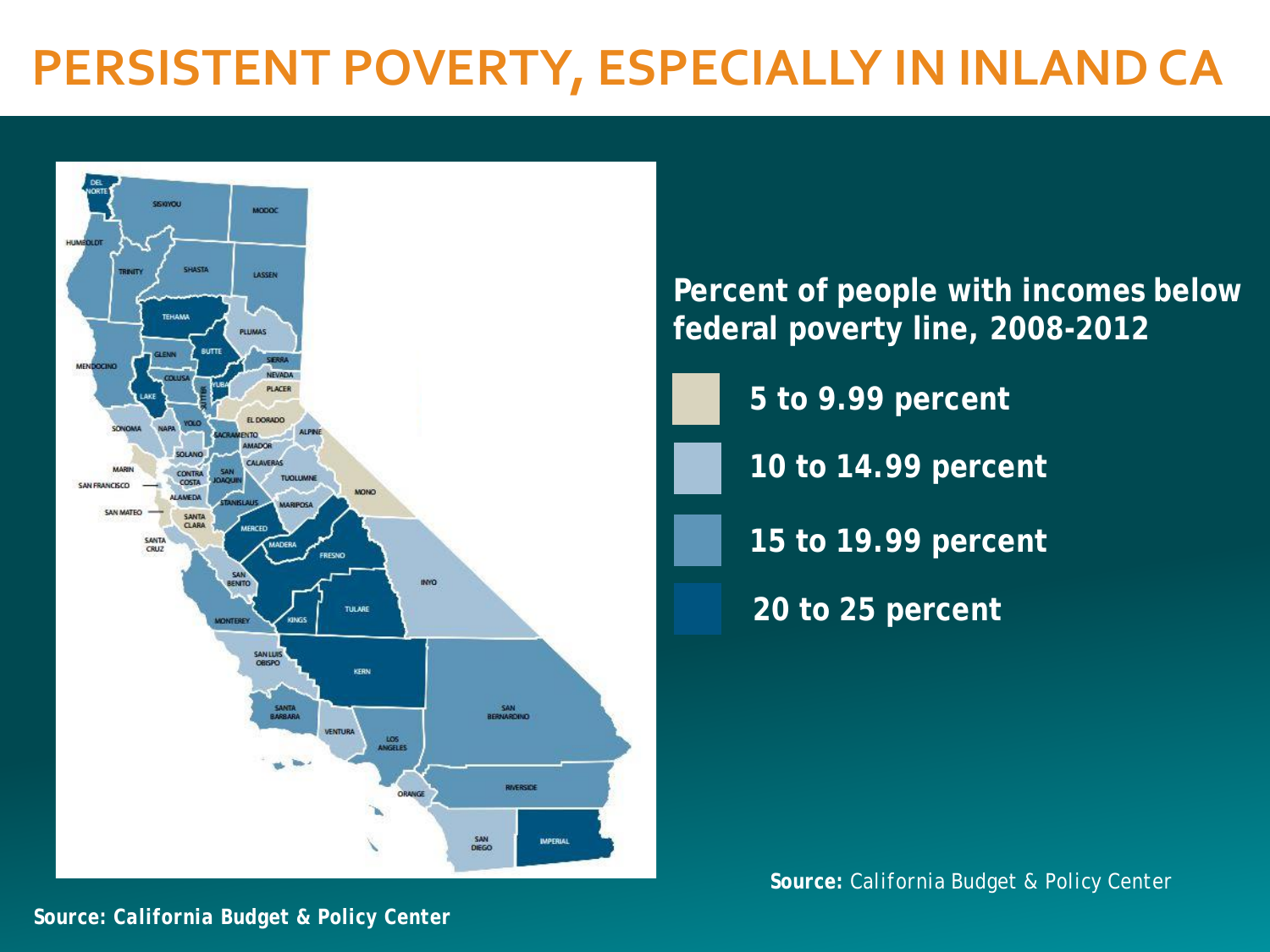## **UPWARD MOBILITY?**

#### **Few born in bottom 20% reach top 20%**



Source: Harvard University Equality of Opportunity Project; NOT**E:olud¢estHdrf@rrddshio**felti**vity**@Equality of Opportunity Project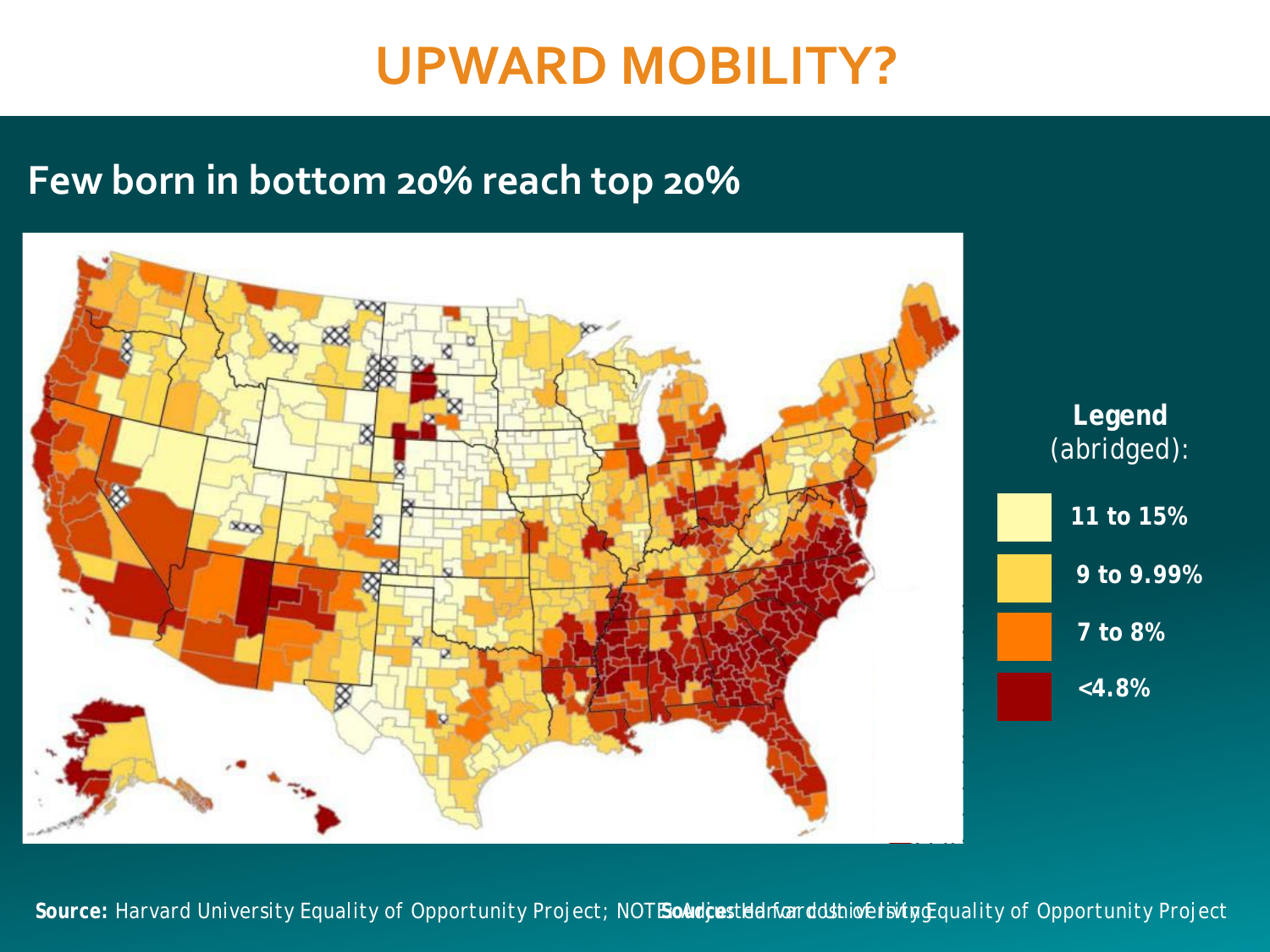### **THE INCOME GAP CONTINUES TO GROW**

#### **INCOME DISTRIBUTION**

Income inequality has grown over last 50 years



Data source: Frank, Mark W. US state level income data Chart design and analysis: Collaborative Economics